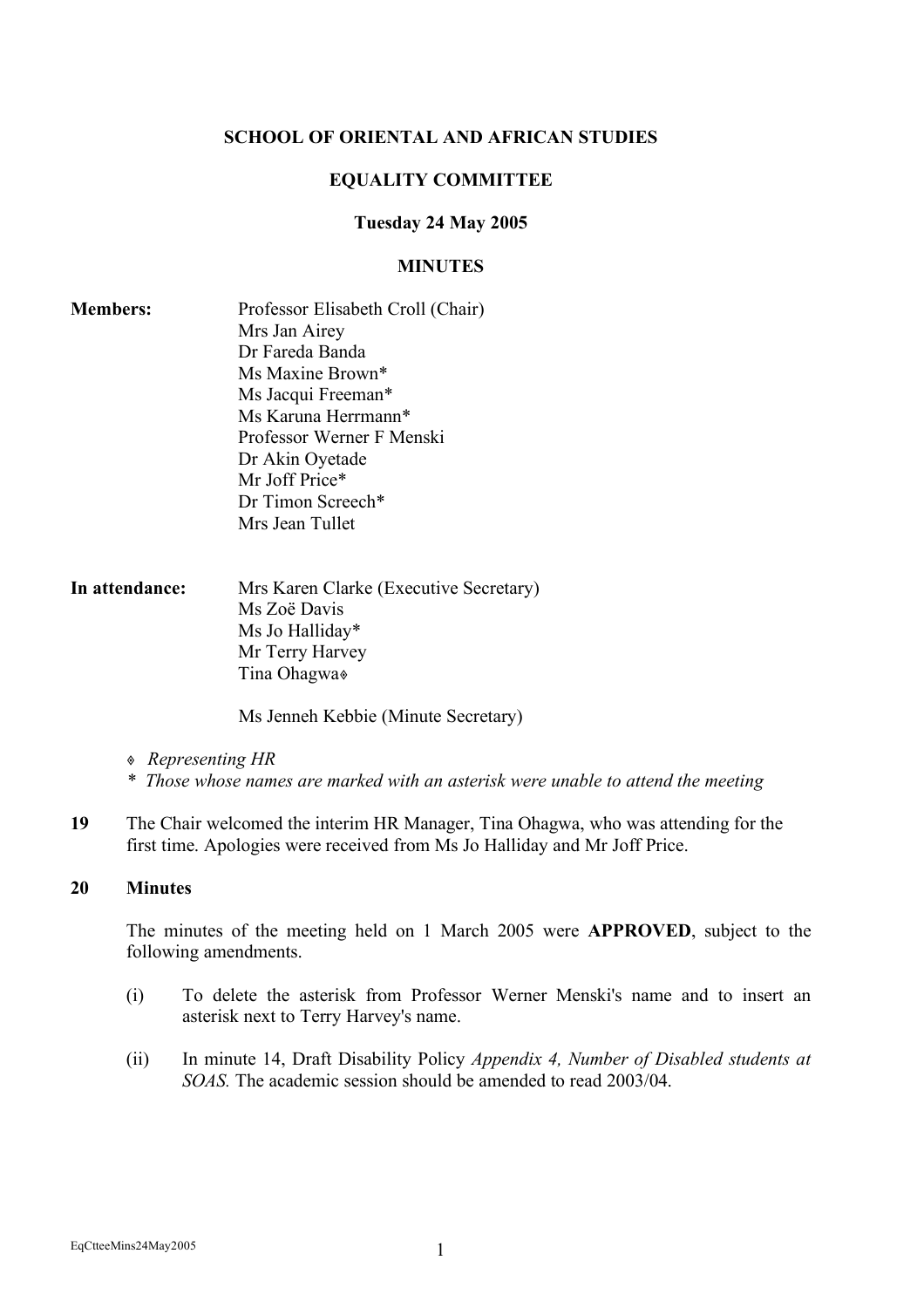# **21 Matters arising**

## *(i) Nursery provision*

The interim HR Manager, Tina Ohagwa, tabled a paper on the possibility of introducing a voucher scheme. She explained to the Committee that childcare vouchers could be offered in three different ways. The first scheme was the Salary Sacrifice, which was the most commonly used. A parent could elect to substitute part of their salary for vouchers. This would involve a deduction from an employee's normal salary in return for childcare vouchers for up to £50 per week, saving the tax and NIC which would otherwise be paid on that amount of salary.

The second was the Straight Benefit scheme in which vouchers could be given as contribution towards the cost of childcare. The employer would decide who was eligible and how much they would like to contribute in addition to salary.

The third, the Flexible Benefit scheme would offer the employee the opportunity to receive vouchers instead of an alternative or in part payment of salary. The employee would be tied in for the duration of the pre-set time period. This could be altered if they experienced a life style change.

The Chair said that it was important to have documentation on the School's existing scheme before proper consideration could be given to this matter and suggested that Graeme Appleby, the Head of Finance, be asked to investigate the financial implications of developing a scheme. It was **AGREED** that the HR Department would be asked to provide a report for the next meeting giving details of the support currently given to staff, with the pros and cons of introducing a voucher scheme.

### *(ii) Update on the closure of the IOE nursery*

The Diversity Advisor informed the Committee that since the closure of the Institute of Education's (IoE) nursery facilities last December, it was difficult to say how SOAS parents had been affected. She had been told that alternative facilities had been found for the children and that the nursery would re-open in September 2006. The Diversity Advisor said that she was a member of the Bloomsbury Consortium's Nursery Group and that the possibility of the smaller colleges providing joint nursery facilities was being explored. The Chair said she looked forward to hearing more on this at subsequent meetings.

# **22 Recruitment Policy**

The Committee received the Recruitment Policy from the interim HR Manager. The policy had been to Staffing Committee, however, it was unclear whether the policy had been to any other committees for comment. The issue regarding the selection process of interim staff was raised and members felt that interim staff should be subjected to the same equality procedures as full and part-time staff. The Chair replied that all job vacancies were advertised publicly and that the Executive Board was responsible for making the final decision with regard to appointments. The Academic Registrar said that the policy did not mention what levels of staff could participate in conducting interviews, in particular those staff involved in interviewing outside of their department. The Chair and the Diversity Advisor replied that the draft recruitment procedure gave clarity on this point. The Committee said that it was essential that this point should be cross-referenced with the Recruitment Policy.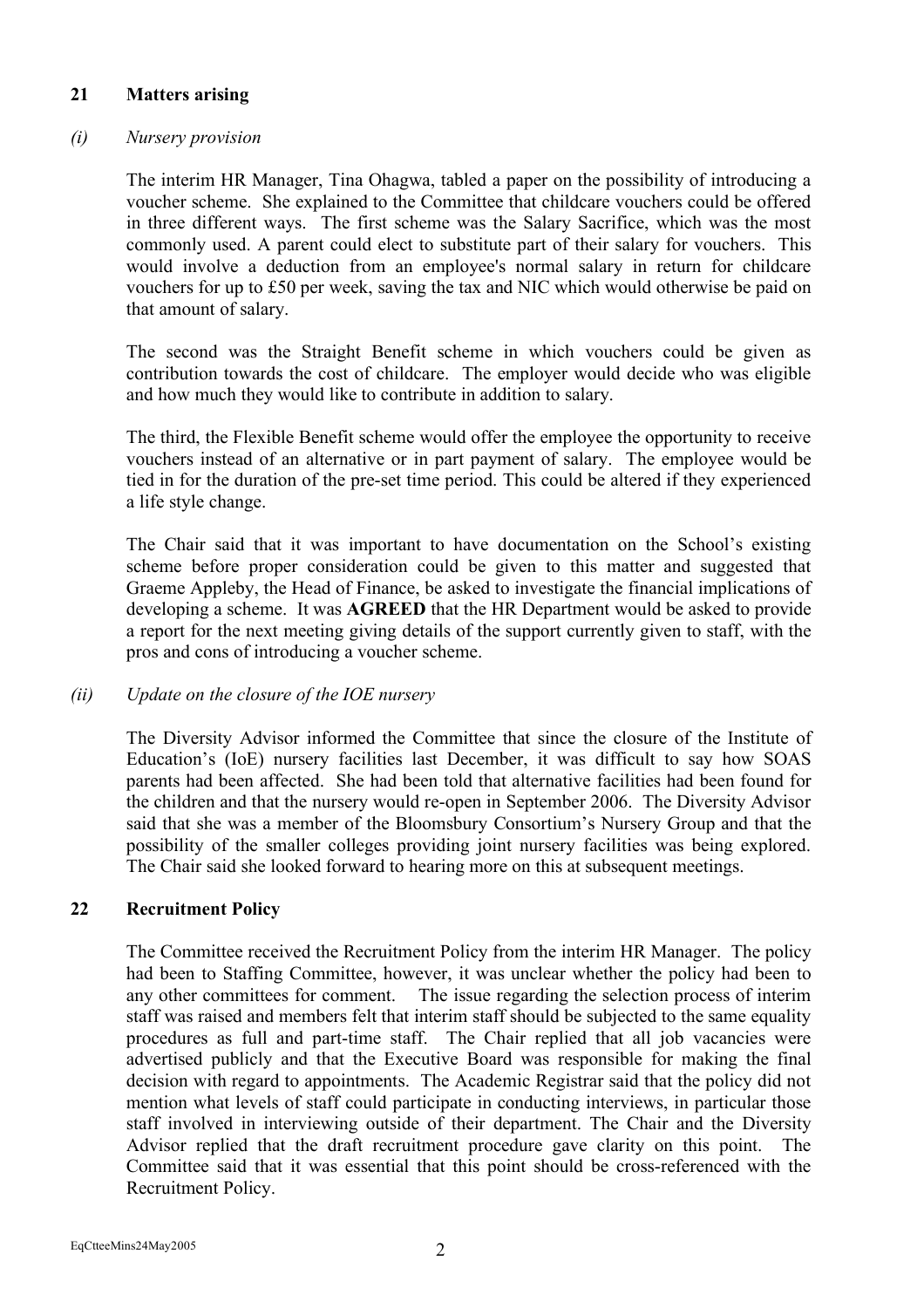Committee members identified several grammatical and procedural errors in the policy. It was **AGREED** that members would give their comments to Tina Ohagwa who would pass them on to Emily Crofts, the HR Manager responsible for drafting the policy. The Chair thanked Tina for her contribution and asked her to convey the Committee's thanks to Emily for her considerable work on the policy.

# **23 Disability Liaison Group (DLG)**

The Committee received the DLG membership from the Student Disability Advisor, Zoë Davis. The Chair recommended reducing the membership list. If and when necessary the group could always invite externals to meetings. It was **AGREED** that the Student Disability Advisor would make the following amendments to the DLG terms of reference.

(i) The membership of the DLG would comprise of the following: Disability Advisor Faculty Disability Advisor from each of the Faculties Learning Advisor from the LTU Head of Reader Services in the Library Two members of the academic staff Assistant Registrar (Examinations) Central Services Manager Diversity Advisor Head of student services 2 student members Human Resources Manager

- (ii) The remit of the Group would be amended to read as follows: *' The remit of the Group is to discuss disability issues as they relate to staff and students within the School. This includes looking at the development of best practice in learning and teaching, student services, admissions, staff recruitment, the working environment, and general support for students and staff. This list is by not means exhaustive and the Group will consider other issues as appropriate'.*
- (iii) The Group's terms of reference at (a) and (b) would be amended to read as follows:
	- *a. To identify areas where change is necessary;*
	- *b. To develop and propose solutions and review their effectiveness;*

The Chair thanked the Student Disability Advisor, the Diversity Advisor and the Academic Services Manager, Jan Airey for their work.

# **24 Staff Equality Survey**

The Diversity Advisor asked for feedback on the computer based equality survey. She explained that once started, it was important to complete the survey as the system navigated users to different pages according to their answers. The Chair pointed out that at present the weblink to the survey was only accessible to members of the Committee and that once the content had been agreed, it would be made available to all staff.

The Committee expressed concerns regarding anonymity. Members felt that the details of an alleged discrimination could potentially identify the person/persons involved. The Committee sought clarification on how sensitive information was dealt with, so that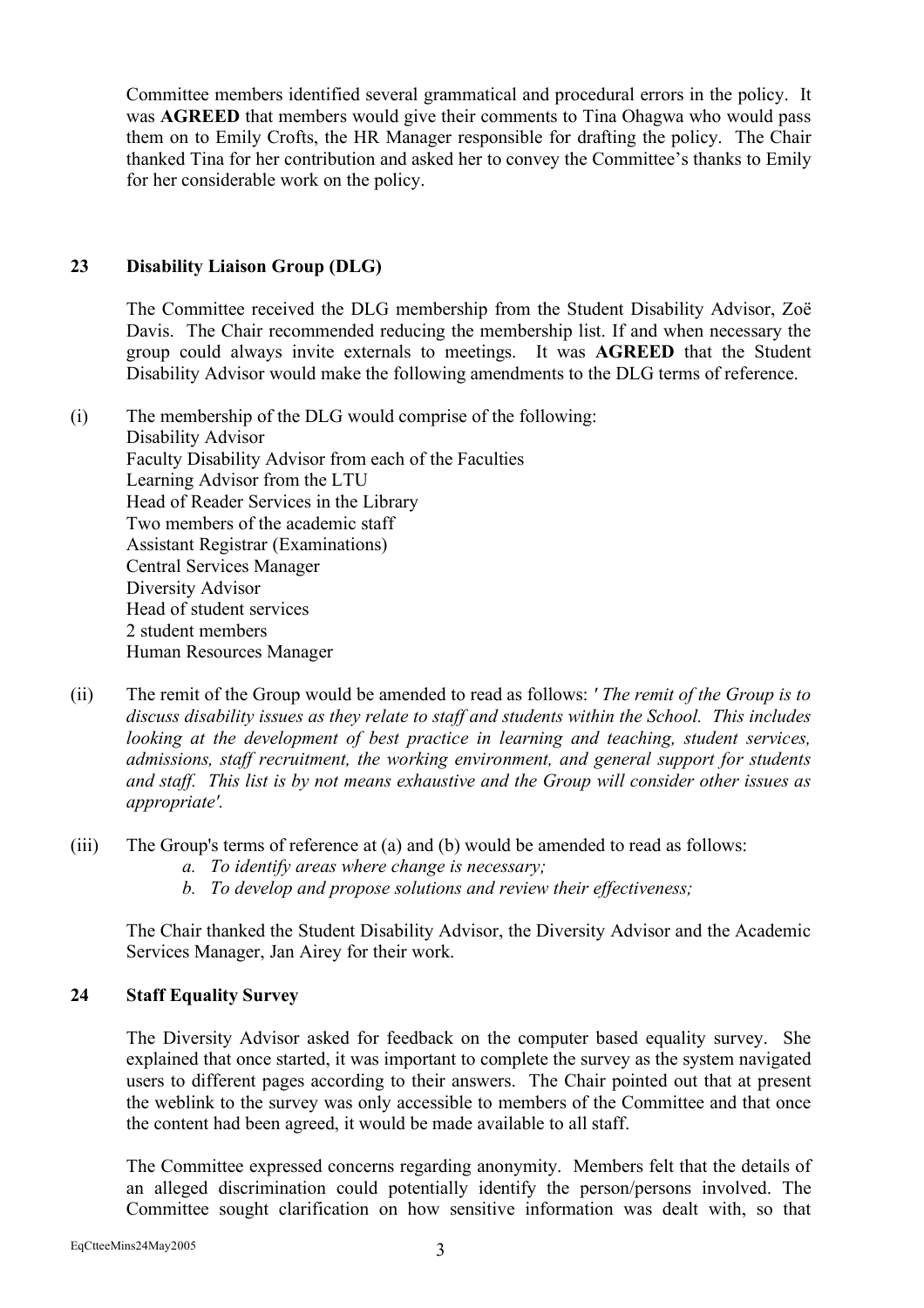members of staff were not deterred from disclosing information. The Diversity Advisor said that due to the relatively small number of staff there would be a possibility of identifying people who said they were being discriminated against. However, she assured the Committee that the information collated by the survey would be totally independent of interference from anyone in SOAS as the data would only be accessible to the provider who would produce general statistical reports for her when requested.

Fareda Banda asked whether there could be a differentiation between academic and administrative staff as she said that the complexities of potential discriminatory issues would be different for both groups and that it was necessary that a distinction between the two made was made. The Diversity Advisor replied that this was an important issue to consider and it was **AGREED** that she would request that the designers incorporate the additional categories of academic and administrative staff and report back to the Committee at the next meeting.

# **25 Equality and Diversity Policy**

The Diversity Advisor informed the Committee that the revised policy had been to Executive Board who had agreed the revisions and would be going to Governing Body on 10 June 2005. The Diversity Advisor said that the Grievance and Disciplinary procedure was currently being reviewed and that once it had been updated a link would be added to reflect this in the new policies. The Academic Registrar, Terry Harvey, said that Executive Board had now approved the Admissions Policy.

### **26 Harassment Policies**

The Chair said that the harassment policies had gone to Executive Board on 23 May 2005 and that the Diversity Advisor would review its recommendations. The Chair explained that the purpose of the document was to have a procedure that was somewhere between an initial informal grievance and a formal one, with the focus being on investigating alleged reports of harassment.

The Committee asked whether an alleged harasser would be made aware of a complaint against them and if so, would they be given the opportunity to respond? The Diversity Advisor replied that the harasser would be informed. If, however a harassed person requested confidentiality this would always be respected. The Chair reiterated that it was not part of School procedure to disclose confidential information and it was important that this was documented in the policy.

The Student Disability Advisor informed members that a number of students had felt that members of staff had allegedly bullied them. However, student's expectations of the School being capable of dealing with this effectively were very low. She said that the School needed to be aware of this attitude amongst students and put in place measures to boost confidence in the system by encouraging them to come forward to report incidents.

Werner Menski pointed out that, from a staff member's prospective there was a fine line between a lecturer actively encouraging a student to work hard and a students' perception of being bullied. The Diversity Advisor said that with the necessary policies and procedures it should not be difficult to make a distinction between the two.

The Diversity Advisor said that she was investigating the possibility of having bullying and harassment advisors. They would provide a network of support for both students and staff